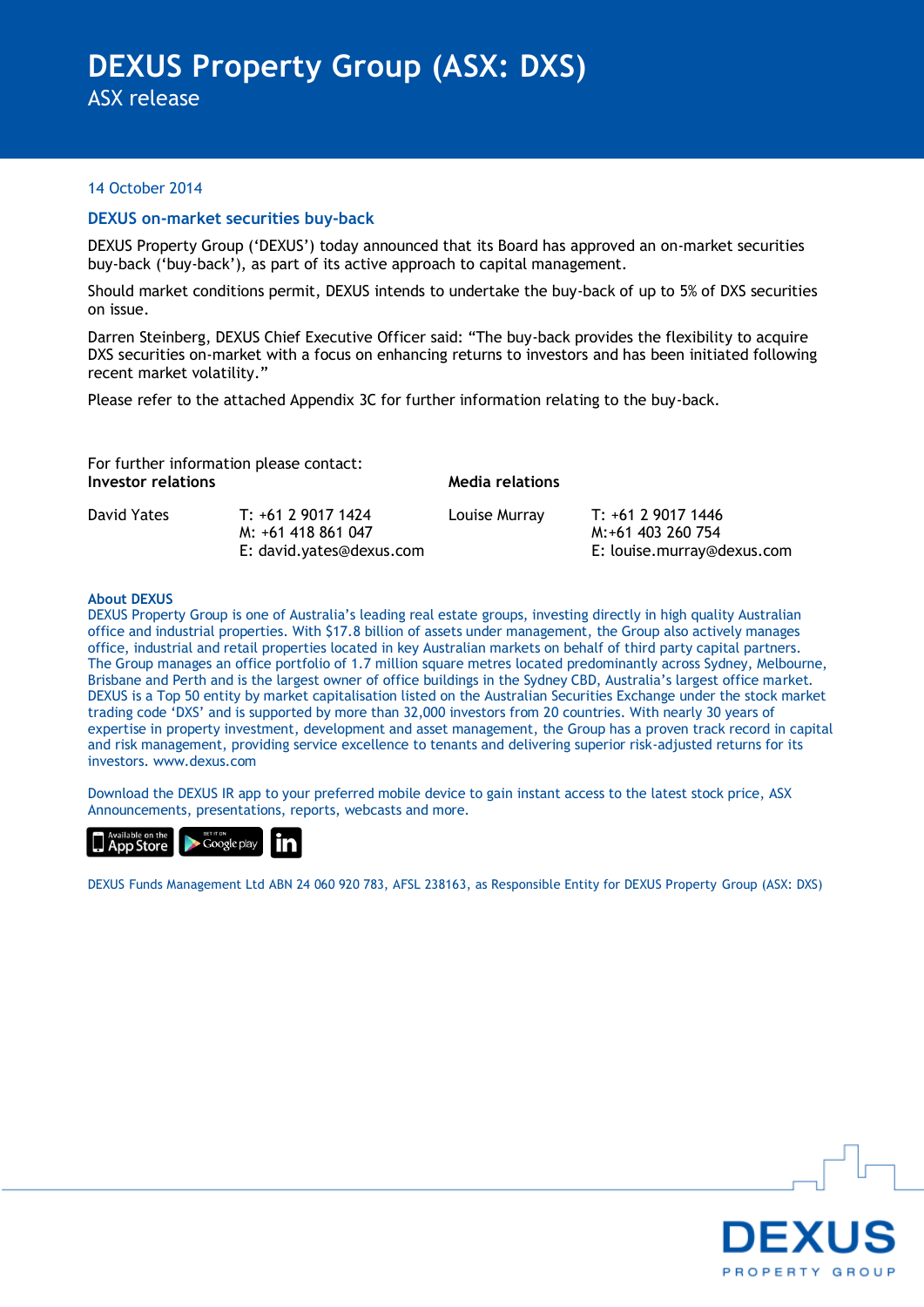# **Appendix 3C**

# **Announcement of buy-back (***except* **minimum holding buy-back)**

*Information and documents given to ASX become ASX's property and may be made public.* Introduced 1/9/99. Origin: Appendix 7B. Amended 13/3/2000, 30/9/2001, 11/01/10

| Name of entity                                             | ABN/ARSN             |
|------------------------------------------------------------|----------------------|
| DEXUS Property Group comprising the stapled securities of: |                      |
| <b>DEXUS Diversified Trust (DDF)</b>                       | 60 575 572 573 (DDF) |
| DEXUS Office Trust (DOT)                                   | 45 098 862 531 (DOT) |
| DEXUS Industrial Trust (DIT)                               | 27 957 640 288 (DIT) |
| <b>DEXUS Operations Trust (DXO)</b>                        | 69 645 176 383 (DXO) |

We (the entity) give ASX the following information.

## **Information about buy-back**

| 1              | Type of buy-back                                                                                                    | On Market                                |
|----------------|---------------------------------------------------------------------------------------------------------------------|------------------------------------------|
| $\overline{2}$ | *Class of shares/units which is<br>the subject of the buy-back<br>(eg, ordinary/preference)                         | DEXUS Property Group stapled securities  |
| 3              | Voting rights (eg, one for one)                                                                                     | One for one                              |
| 4              | Fully paid/partly paid (and if<br>partly paid, details of how<br>much has been paid and how<br>much is outstanding) | Fully paid                               |
| 5              | Number of shares/units in the<br>*class on issue                                                                    | 5,433,110,810                            |
| 6              | Whether shareholder/unitholder<br>approval is required for buy-<br>back                                             | Security holder approval is not required |
| 7              | Reason for buy-back                                                                                                 | Capital management                       |

<sup>+</sup> See chapter 19 for defined terms.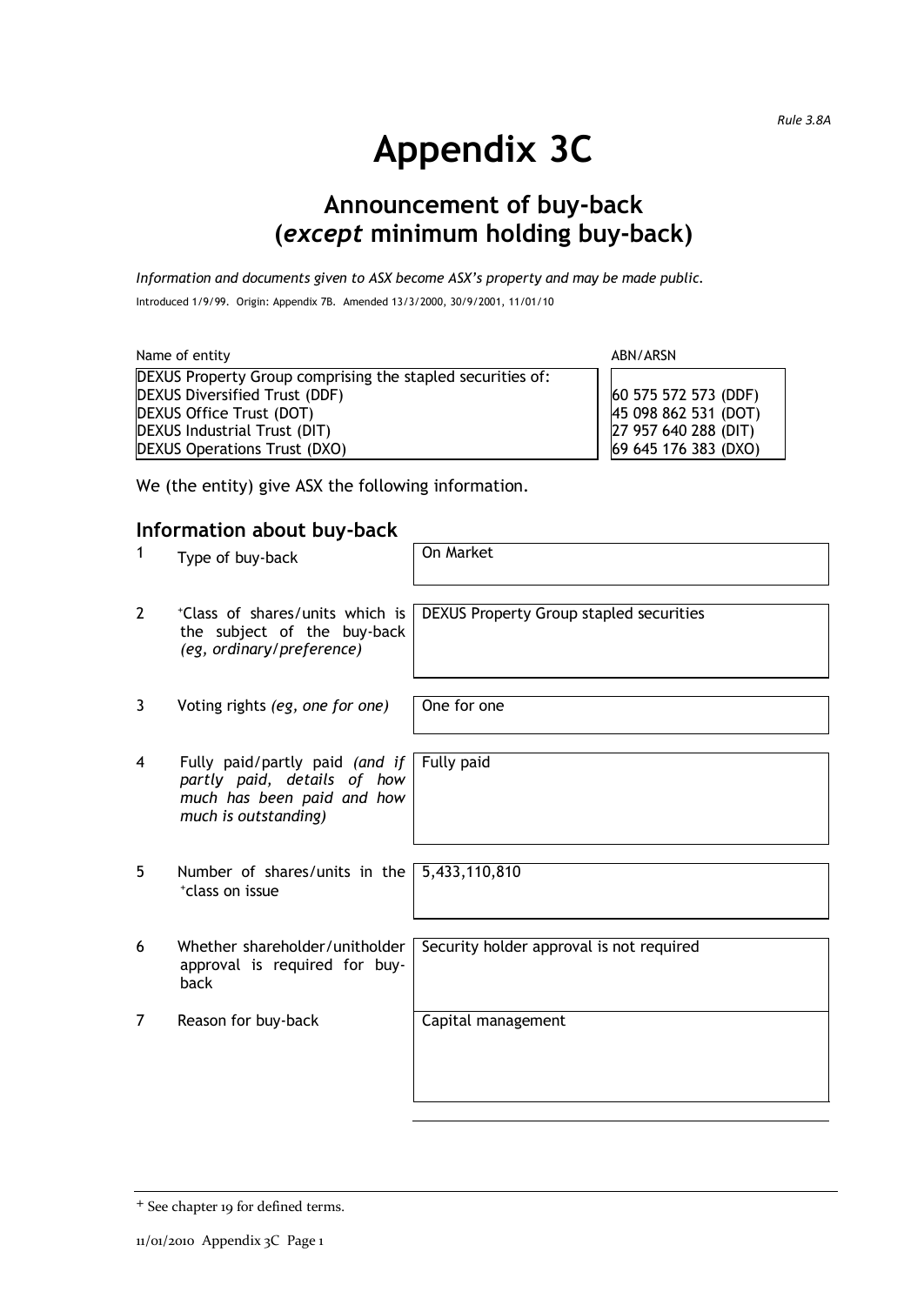8 Any other information material to a shareholder's/unitholder's decision whether to accept the offer *(eg, details of any proposed takeover bid)* See ASX Release dated 14 October 2014 for further information including information required under ASIC Class Order 07/422. The Group intends to use debt to fund the buy-back. Other than Stapled Securities held by directors of DEXUS Funds Management Limited (which holdings have previously been disclosed to ASX), DEXUS's associates do

not hold any DEXUS Property Group Stapled Securities.

#### **On-market buy-back**

| 9                 | Name of broker who will act on<br>the company's behalf                                                                                                                                                          | To be advised.                                                                                                                                                            |
|-------------------|-----------------------------------------------------------------------------------------------------------------------------------------------------------------------------------------------------------------|---------------------------------------------------------------------------------------------------------------------------------------------------------------------------|
| 10                | Deleted 30/9/2001.                                                                                                                                                                                              |                                                                                                                                                                           |
| 11                | If the company/trust intends to<br>buy back a maximum number of<br>shares - that number<br>Note: This requires a figure to be included,<br>not a percentage.                                                    | DEXUS will undertake an on market buy-back of up to<br>271,655,540 stapled securities (which equates to<br>approximately 5% of stapled securities currently on<br>issue). |
| $12 \overline{ }$ | If the company/trust intends to<br>buy back shares/units within a<br>period of time - that period of<br>time; if the company/trust<br>intends that the buy-back be of<br>unlimited duration - that<br>intention | DEXUS intends to complete the on market buy-back<br>within 12 months.                                                                                                     |
| 13                | If the company/trust intends to<br>buy back shares/units if<br>conditions are met - those<br>conditions                                                                                                         | There are no conditions.                                                                                                                                                  |

## **Employee share scheme buy-back**

| 14 | Number of shares proposed to   N/A<br>be bought back |  |
|----|------------------------------------------------------|--|
|    |                                                      |  |

15 Price to be offered for shares  $N/A$